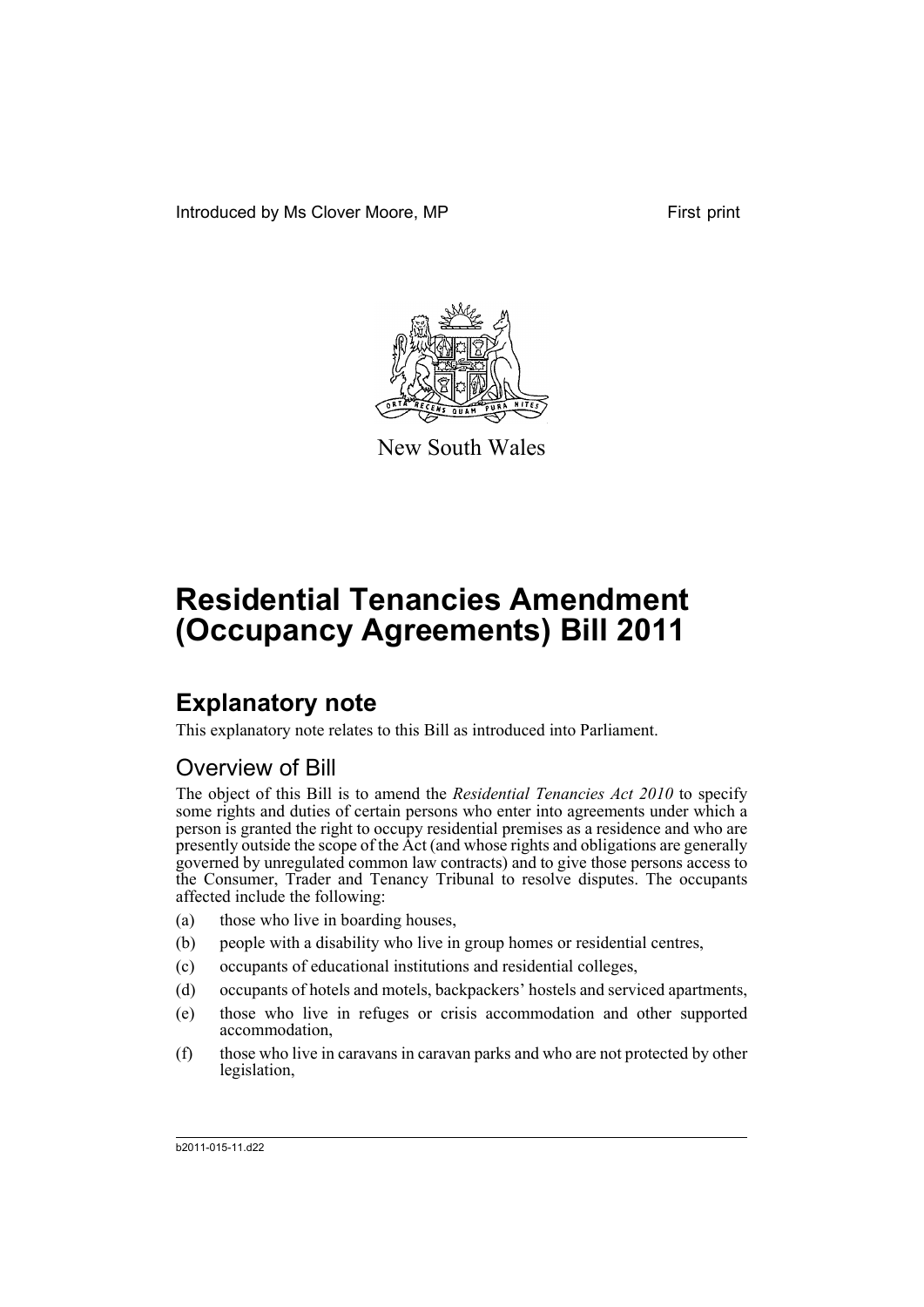Explanatory note

(g) those who live in share houses who are not currently subject to the Act,

(h) lodgers in private homes.

### Outline of provisions

**Clause 1** sets out the name (also called the short title) of the proposed Act.

**Clause 2** provides for the commencement of the proposed Act 3 months after the date of assent to the proposed Act, unless commenced sooner by proclamation.

#### **Schedule 1 Amendment of Residential Tenancies Act 2010 No 42**

**Schedule 1 [7]** provides that the Consumer, Trader and Tenancy Tribunal may, on application by the Director-General or another person, make an order declaring that a specified agreement is, or is not, an occupancy agreement to which the Act applies.

**Schedule 1 [8]** inserts a new Part into the *Residential Tenancies Act 2010* dealing with previously unprotected occupants. That Part contains the following provisions:

**Clause 186A** defines terms used in the proposed Part. A *grantor* is defined as the person who grants the right to occupy residential premises under an occupancy agreement. An *occupant* is defined as the person who has the right to occupy residential premises under an occupancy agreement.

**Clause 186B** specifies the agreements that are occupancy agreements. An *occupancy agreement* is an agreement under which a person grants to another person for value a right to occupy specified residential premises as a residence (whether or not with other people). However, an agreement that is a residential tenancy agreement to which the Act applies is not an occupancy agreement.

**Clause 186C** specifies when an occupancy agreement commences.

**Clause 186D** specifies the occupancy principles that apply in relation to an occupancy agreement for premises.

**Clause 186E** provides that the regulations may make provision in relation to occupancy agreements, including, for example, standard occupancy terms and that the regulations may provide for more than one form of standard occupancy agreement for use for different classes of residential premises, occupancy agreements and parties. The proposed section also requires that any regulation about standard occupancy terms must be consistent with the occupancy principles.

**Clause 186F** provides that an occupancy agreement must contain, and is taken to contain, terms to the effect of the occupancy principles and terms to the effect of the standard occupancy terms prescribed by the regulations and may contain other terms that are consistent with those standard occupancy terms and the occupancy principles.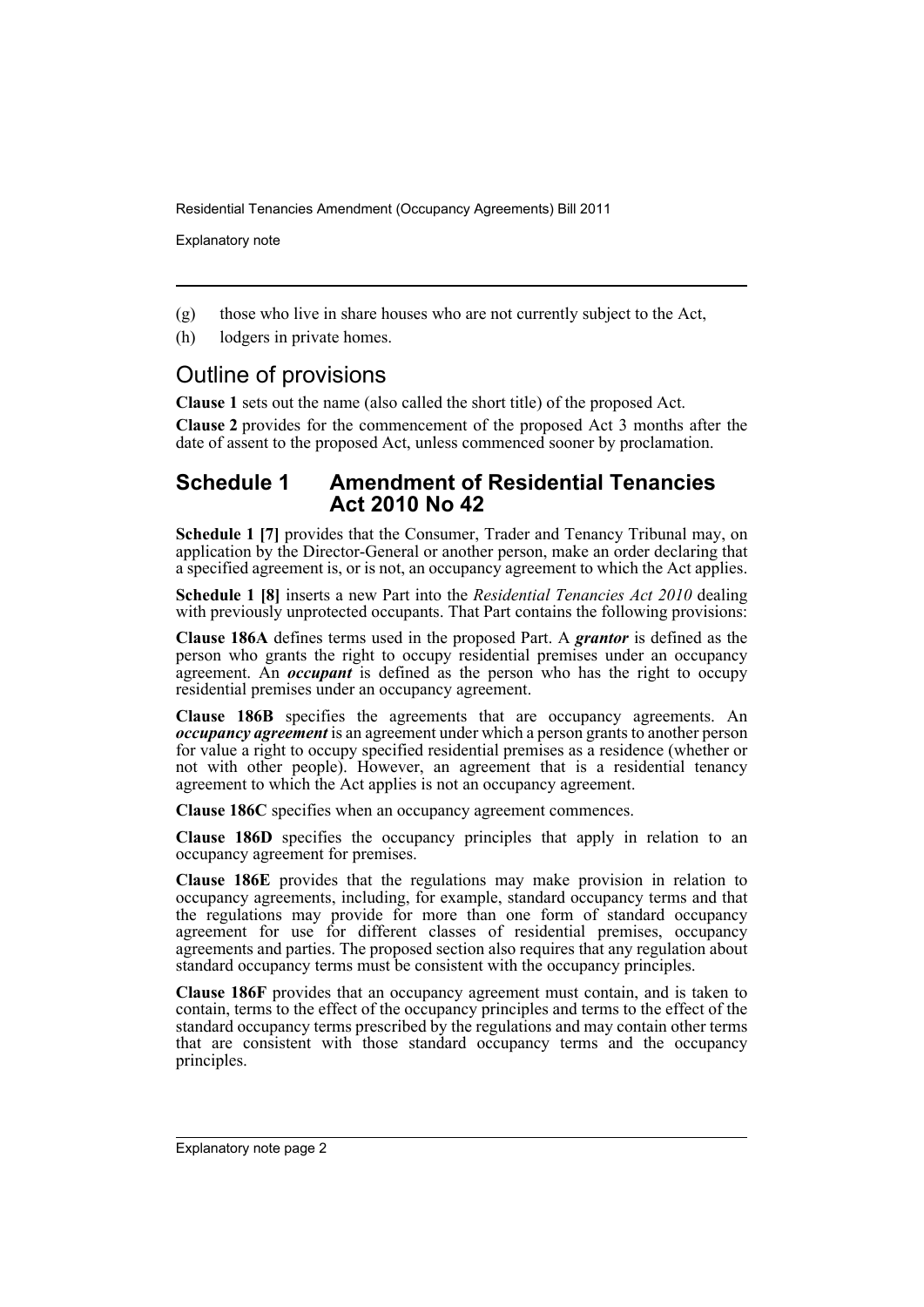Explanatory note

**Clause 186G** provides that the grantor under an occupancy agreement must deposit the amount of any bond under the agreement with the Director-General. If the Director-General accepts the bond, Divisions 1–3 of Part 8 of the Act apply in relation to the occupancy agreement with the appropriate modifications.

**Schedule 1 [17]** provides that the Consumer, Trader and Tenancy Tribunal must give effect to the occupancy principles in considering a matter, or making a decision under the Act, in relation to a dispute between the parties to an occupancy agreement or a dispute under such an agreement.

**Schedule [1] and [2]** update the long title to include references to grantors, occupants and occupancy agreements.

**Schedule 1 [9] and [11]–[16]** extend certain provisions about landlords and tenants to include grantors and occupants.

**Schedule 1 [4], [10] and [18]** extend references to residential tenancy agreements to include occupancy agreements.

**Schedule 1 [3]** inserts definitions used in the new provisions.

**Schedule 1 [5] and [6]** limit the application of existing provisions about residential tenancy agreements.

**Schedule 1 [19]** provides for the making of applications to the Tribunal in relation to breaches of occupancy agreements or of the occupancy principles.

**Schedule 1 [20]** provides for the making of savings and transitional regulations consequent on the enactment of the proposed Act.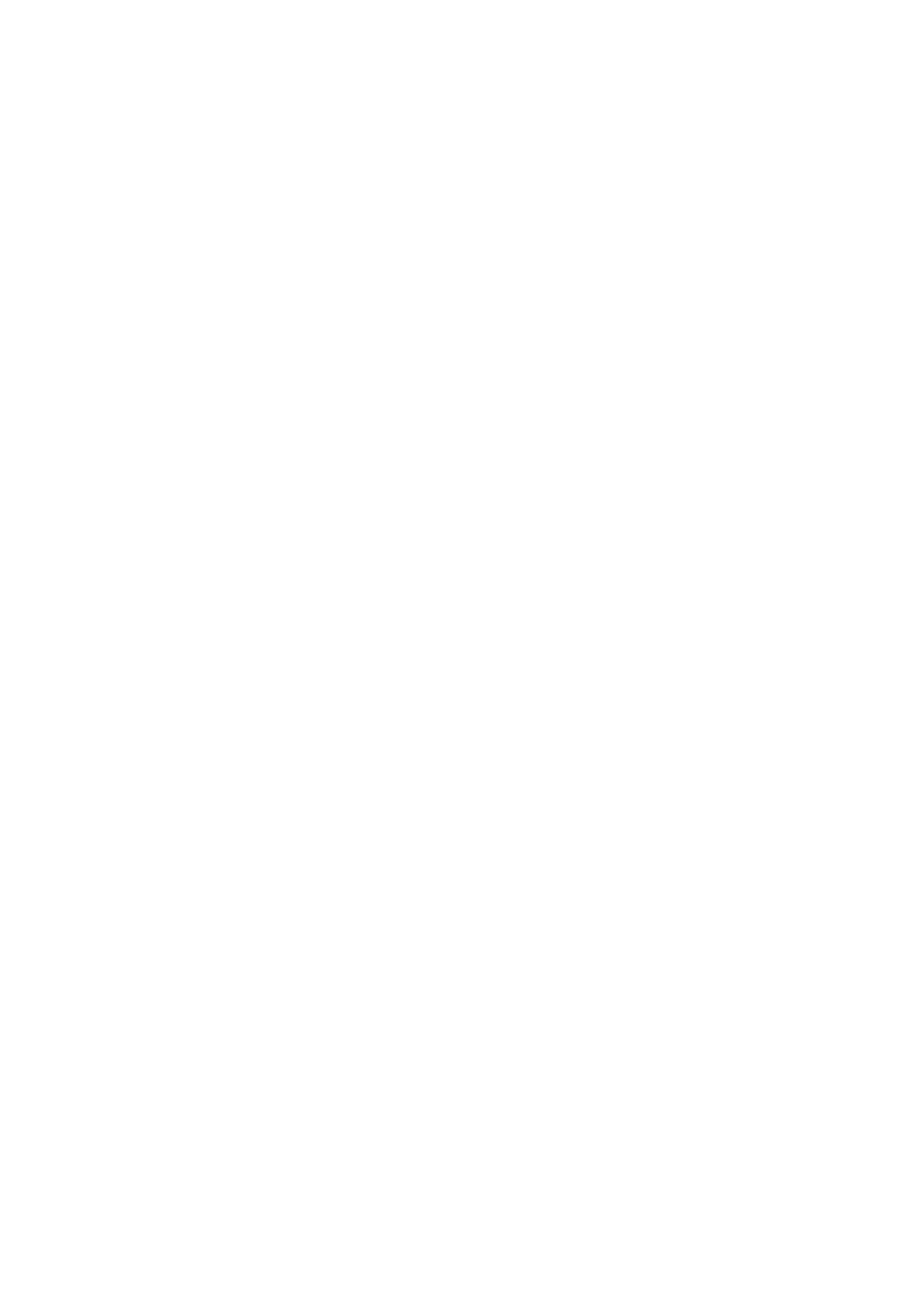Introduced by Ms Clover Moore, MP First print



New South Wales

## **Residential Tenancies Amendment (Occupancy Agreements) Bill 2011**

### **Contents**

|                                                              | Page |
|--------------------------------------------------------------|------|
| Name of Act                                                  |      |
| 2 Commencement                                               |      |
| Schedule 1 Amendment of Residential Tenancies Act 2010 No 42 |      |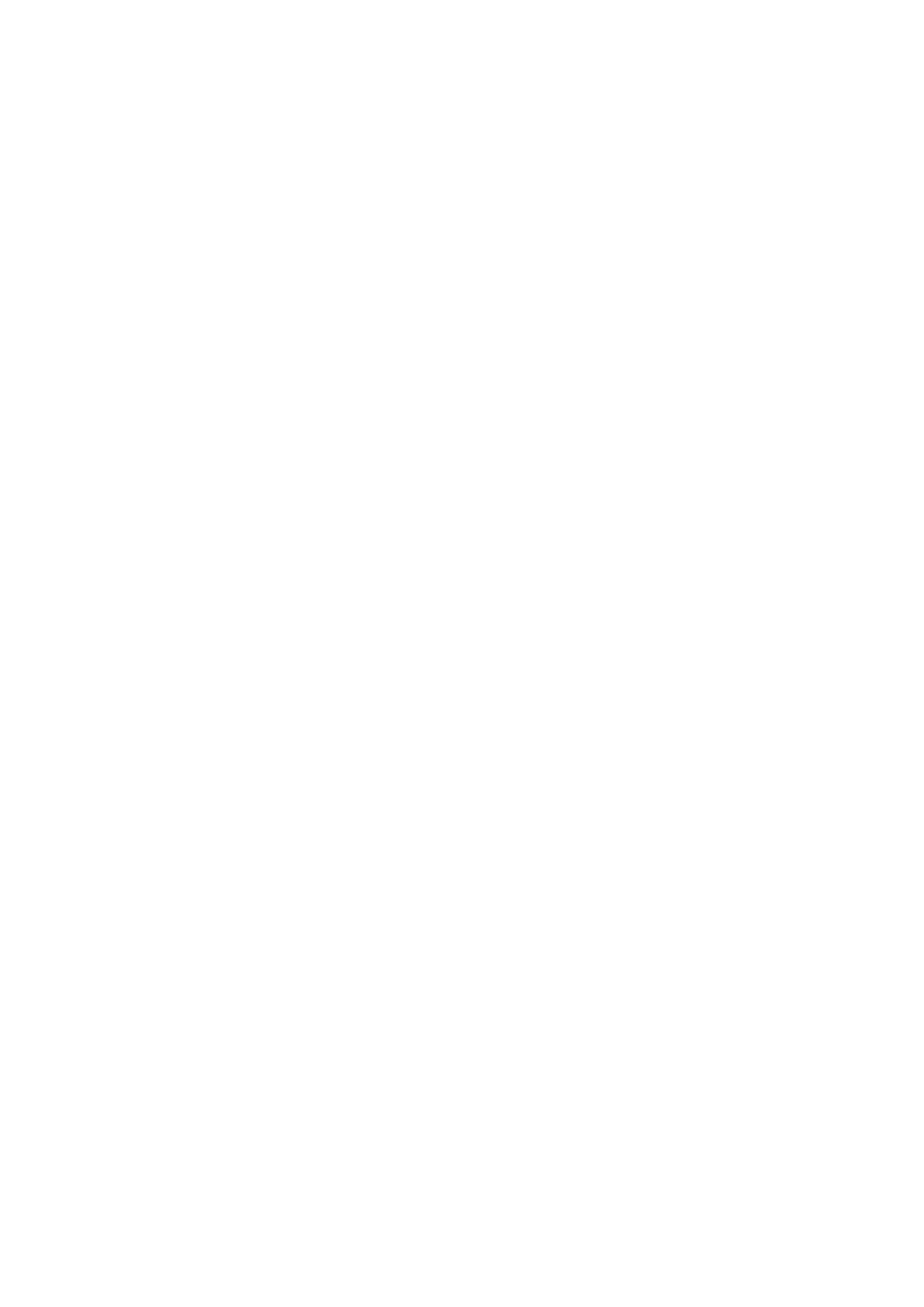

New South Wales

## **Residential Tenancies Amendment (Occupancy Agreements) Bill 2011**

No , 2011

#### **A Bill for**

An Act to amend the *Residential Tenancies Act 2010* to extend certain rights and duties under that Act to occupants of residential premises who are not covered by that Act; and for other purposes.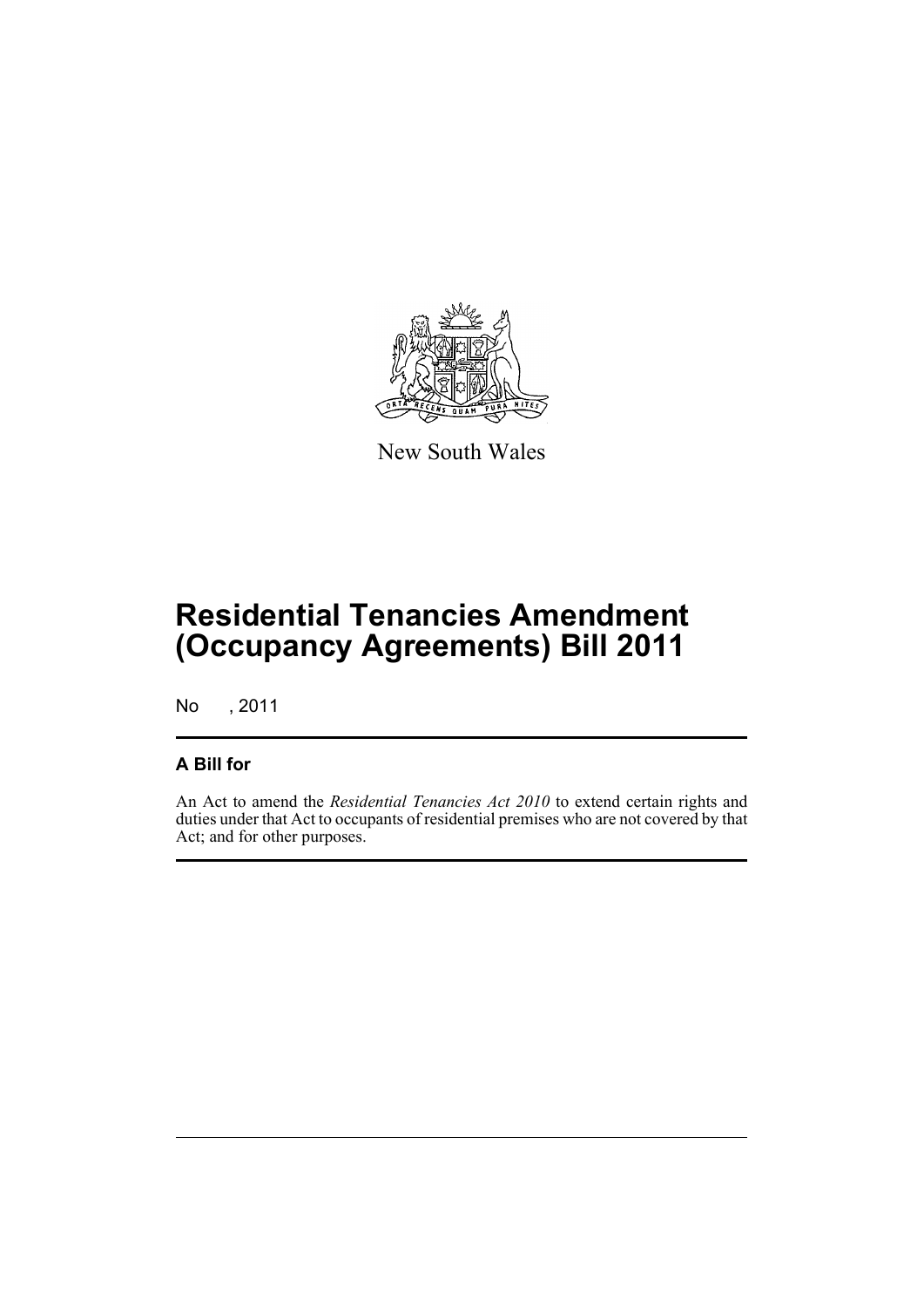<span id="page-7-1"></span><span id="page-7-0"></span>

| The Legislature of New South Wales enacts:                                                                     |                     |
|----------------------------------------------------------------------------------------------------------------|---------------------|
| Name of Act                                                                                                    | $\mathcal{P}$       |
| This Act is the Residential Tenancies Amendment (Occupancy<br>Agreements) Act 2011.                            | 3<br>$\overline{4}$ |
| <b>Commencement</b>                                                                                            | 5                   |
| This Act commences 3 months after the date of assent to this Act (unless<br>commenced sooner by proclamation). | 6<br>7              |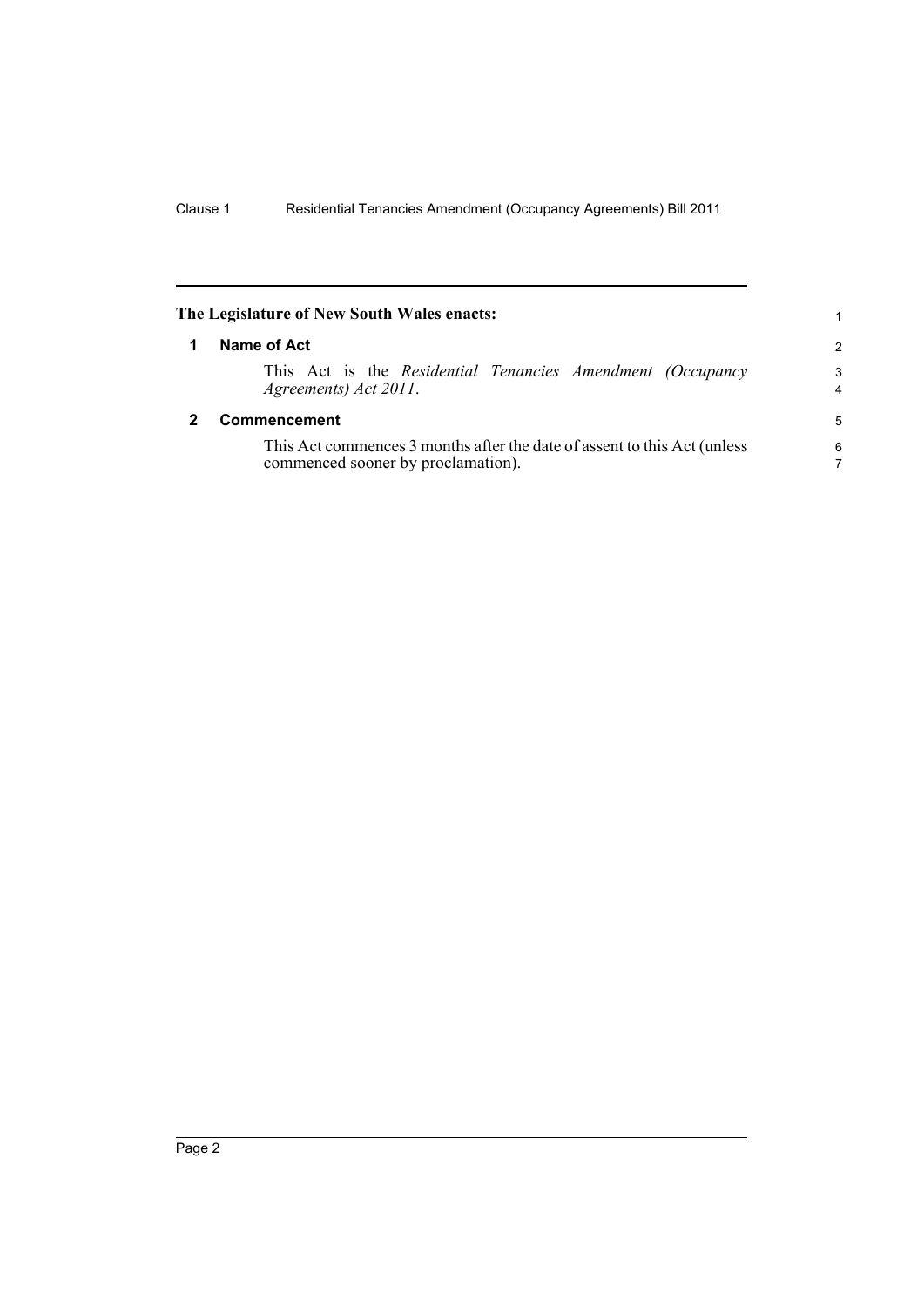<span id="page-8-0"></span>

|       | <b>Schedule 1</b><br><b>Amendment of Residential Tenancies</b><br><b>Act 2010 No 42</b>      | 1<br>$\overline{c}$ |
|-------|----------------------------------------------------------------------------------------------|---------------------|
| [1]   | Long title                                                                                   | 3                   |
|       | Insert "and of other grantors and occupants" after "tenants".                                | 4                   |
| [2]   | Long title                                                                                   | 5                   |
|       | Insert "and occupancy agreements" after "agreements".                                        | 6                   |
| $[3]$ | <b>Section 3 Definitions</b>                                                                 | 7                   |
|       | Insert in alphabetical order in section $3(1)$ :                                             | 8                   |
|       | <i>grantor</i> has the meaning given by section 186A.                                        | 9                   |
|       | <i>occupancy agreement</i> has the meaning given by section 186B.                            | 10                  |
|       | <i>occupancy principles</i> has the meaning given by section 186D.                           | 11                  |
| [4]   | Section 3 (1), definition of "rent"                                                          | 12                  |
|       | Insert "or occupancy agreement" after "residential tenancy agreement".                       | 13                  |
| [5]   | Section 7 Premises to which Act does not apply                                               | 14                  |
|       | Insert ", except to the extent provided by Part 8A," after "does not".                       | 15                  |
| [6]   | Section 8 Agreements to which Act does not apply                                             | 16                  |
|       | Insert ", except to the extent provided by Part 8A," after "does not" in<br>section $8(1)$ . | 17<br>18            |
| [7]   | <b>Section 11 Declaration by Tribunal</b>                                                    | 19                  |
|       | Insert "or occupancy agreement" after "residential tenancy agreement".                       | 20                  |
| [8]   | Part 8A                                                                                      | 21                  |
|       | Insert after Part 8:                                                                         | 22                  |
|       | Part 8A Occupancy agreements                                                                 | 23                  |
|       | 186A<br><b>Definitions</b>                                                                   | 24                  |
|       | In this Part:                                                                                | 25                  |
|       | <i>grantor</i> means the person who grants the right to occupy                               | 26                  |
|       | residential premises under an occupancy agreement, and includes<br>a prospective grantor.    | 27<br>28            |
|       |                                                                                              |                     |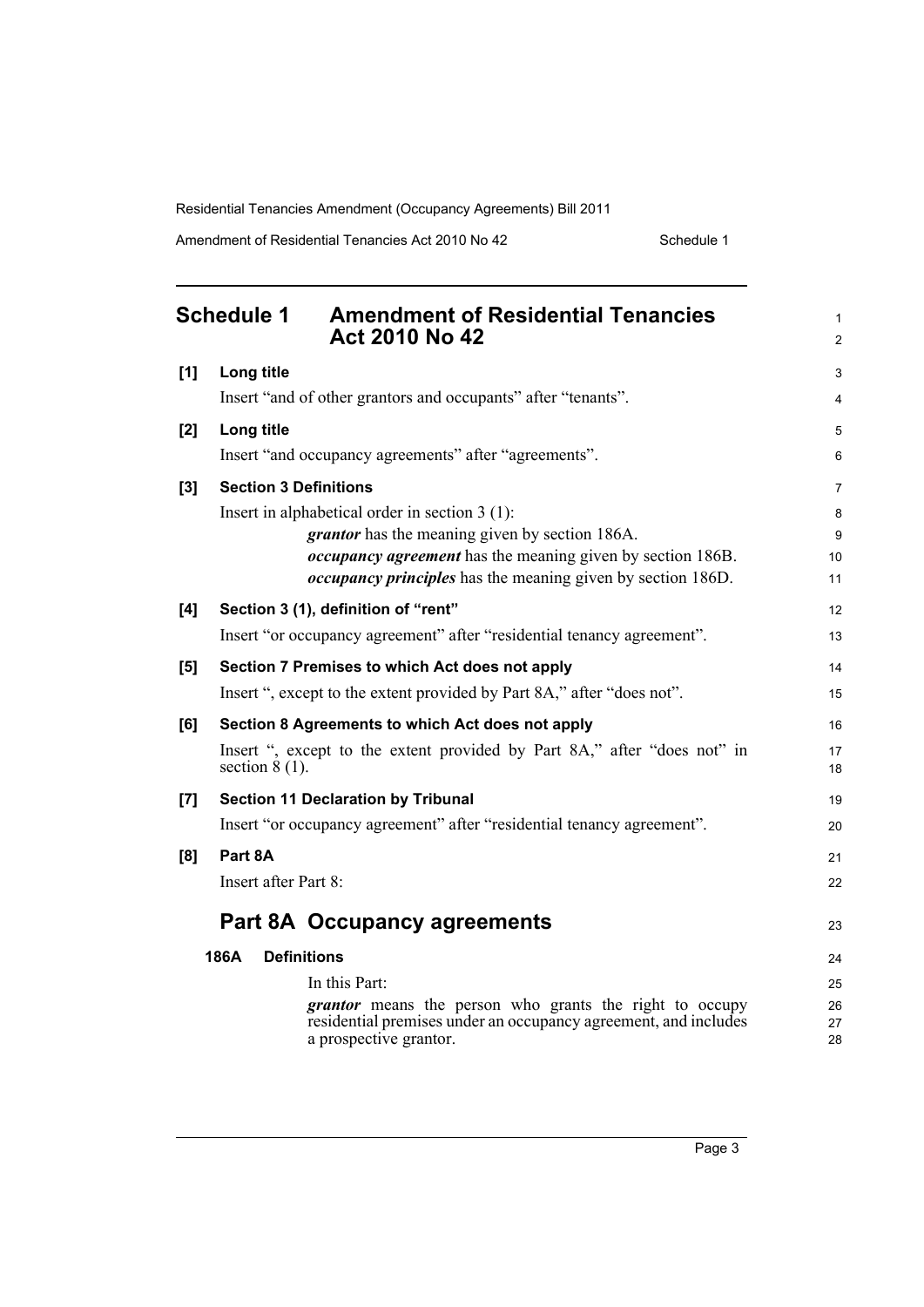Schedule 1 Amendment of Residential Tenancies Act 2010 No 42

*occupant* means the person who has the right to occupy residential premises under an occupancy agreement, and includes a prospective occupant.

1 2 3

#### **186B Agreements that are occupancy agreements**

- (1) An *occupancy agreement* is an agreement under which a person grants to another person for value a right to occupy specified residential premises as a residence (whether or not with other persons).
- (2) Without limiting the operation of subsection (1), this Part applies to occupancy agreements under which the person who is granted the right to occupy premises is:
	- (a) a boarder or lodger in a private home, or
	- (b) a boarder in a boarding house, or
	- (c) an occupant of premises the subject of a residential tenancy agreement (such as a shared household) who, because of the operation of section 10, is not a tenant for the purposes of this Act, or
	- (d) a person who lives in a group home, or residential centre, for persons with disabilities, or
	- (e) an occupant of an educational institution or residential college, or
	- (f) an occupant of a hotel or motel or backpackers' hostel, or
	- (g) an occupant of a serviced apartment (that is, a building or part of a building used to provide self-contained tourist and visitor accommodation that is regularly cleaned by or on behalf of the owner or manager), or
	- (h) a person who lives in refuge or crisis accommodation, or
	- (i) a person who lives in supported accommodation (that is accommodation where persons are supported with daily living skills and other care), or
	- (j) a person who lives in a caravan in a caravan park who enters into an agreement to which neither the *Residential Parks Act 1998* nor the *Holiday Parks (Long-term Casual Occupation) Act 2002* applies, or
	- (k) a person of a class prescribed by the regulations for the purposes of this section.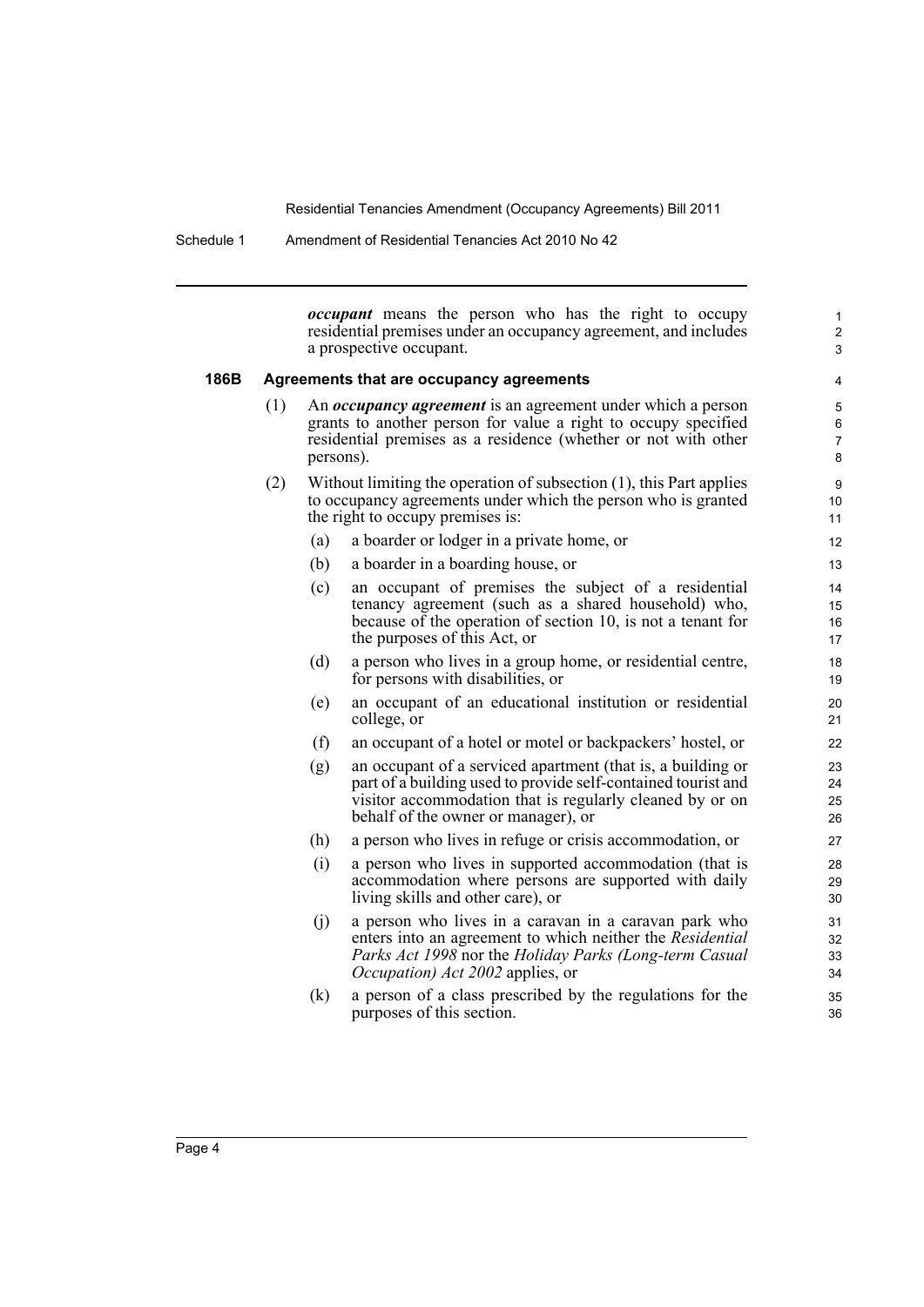|      | (3) | However, this Part does not apply:                                                                                                                                                                                                                                                                                                                                                                  | 1                                      |
|------|-----|-----------------------------------------------------------------------------------------------------------------------------------------------------------------------------------------------------------------------------------------------------------------------------------------------------------------------------------------------------------------------------------------------------|----------------------------------------|
|      |     | to an agreement that is a residential tenancy agreement to<br>(a)<br>which this Act applies, or                                                                                                                                                                                                                                                                                                     | $\overline{c}$<br>3                    |
|      |     | (b)<br>to an agreement to which the <i>Landlord and Tenant</i><br>(Amendment) Act 1948 applies.                                                                                                                                                                                                                                                                                                     | $\overline{\mathbf{4}}$<br>5           |
|      | (4) | An occupancy agreement may be express or implied and may be<br>oral or in writing, or partly oral and partly in writing.                                                                                                                                                                                                                                                                            | 6<br>$\overline{7}$                    |
|      | (5) | An agreement may be an occupancy agreement for the purposes<br>of this Part even though:                                                                                                                                                                                                                                                                                                            | 8<br>9                                 |
|      |     | it does not grant a right of exclusive occupation, or<br>(a)                                                                                                                                                                                                                                                                                                                                        | 10                                     |
|      |     | (b)<br>it grants the right to occupy residential premises together<br>with the letting of furniture or goods or the provision of<br>services or facilities.                                                                                                                                                                                                                                         | 11<br>12<br>13                         |
|      | (6) | The right to occupy premises under an occupancy agreement may<br>operate regardless of whether the same premises are also subject<br>to a residential tenancy agreement.                                                                                                                                                                                                                            | 14<br>15<br>16                         |
|      | (7) | An occupancy agreement is terminated if the occupant under the<br>agreement becomes a tenant under a residential tenancy<br>agreement (including if the occupant is recognised by the<br>Tribunal as a tenant under a residential tenancy agreement in<br>pursuance of section 77 or 79). This subsection does not limit the<br>circumstances in which an occupancy agreement may be<br>terminated. | 17<br>18<br>19<br>20<br>21<br>22<br>23 |
|      | (8) | This Part applies, so far as is reasonably practicable, to<br>occupancy agreements in respect of residential premises whether<br>made before or after the commencement of this section.                                                                                                                                                                                                             | 24<br>25<br>26                         |
| 186C |     | <b>Commencement of an occupancy agreement</b>                                                                                                                                                                                                                                                                                                                                                       | 27                                     |
|      |     | An occupancy agreement starts, or is taken to have started, on the<br>earliest of the following days:                                                                                                                                                                                                                                                                                               | 28<br>29                               |
|      |     | the day stated in the agreement,<br>(a)                                                                                                                                                                                                                                                                                                                                                             | 30                                     |
|      |     | (b)<br>the first day both parties have signed the agreement and<br>each has received a copy signed by the other,                                                                                                                                                                                                                                                                                    | 31<br>32                               |
|      |     | the day the occupant takes possession of the premises,<br>(c)                                                                                                                                                                                                                                                                                                                                       | 33                                     |
|      |     | (d)<br>the first day the grantor receives rent from the occupant.                                                                                                                                                                                                                                                                                                                                   | 34                                     |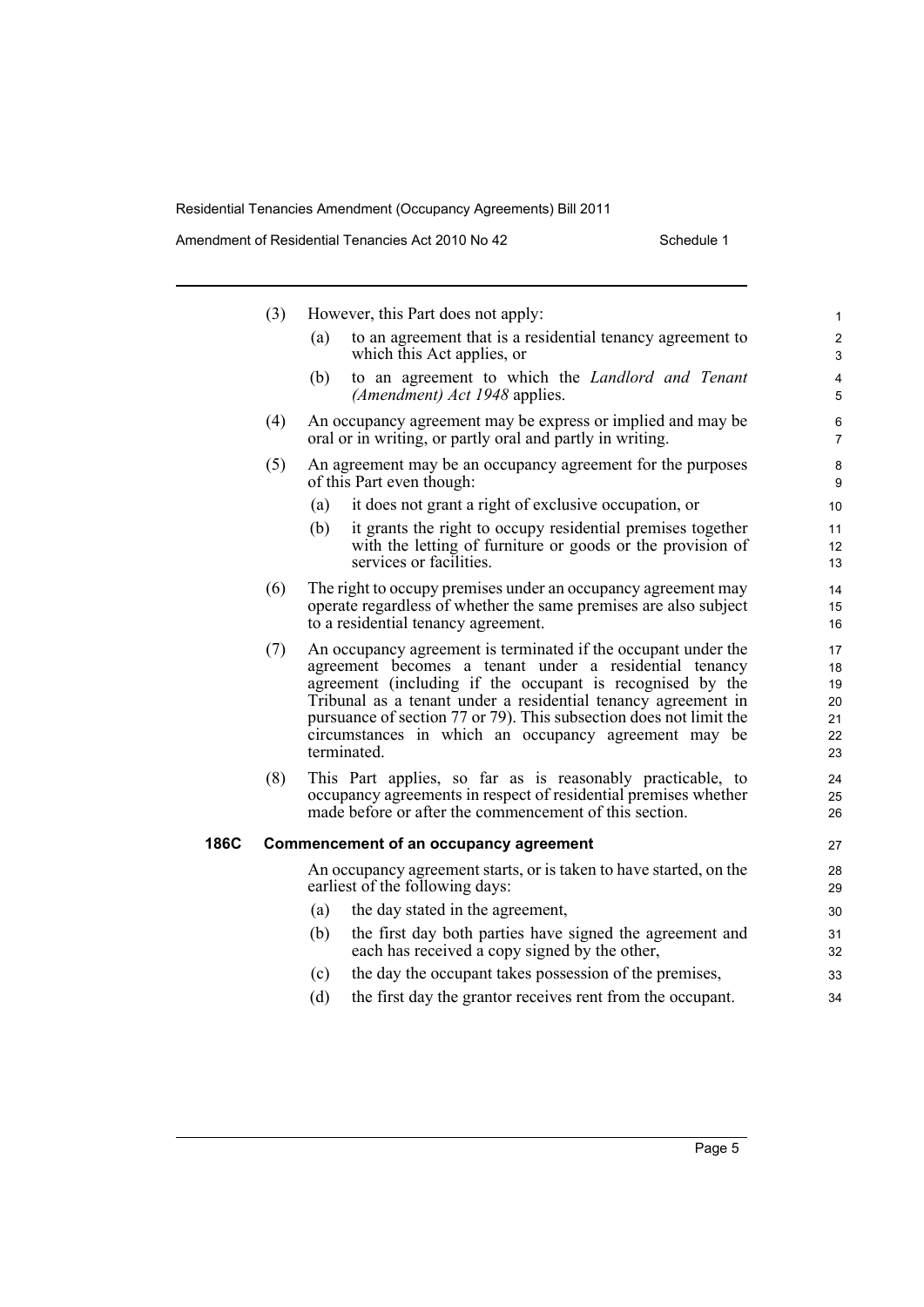Schedule 1 Amendment of Residential Tenancies Act 2010 No 42

| 186D | <b>Occupancy principles</b> |     |                                                                                                                                                                                                                                                               |                            |  |
|------|-----------------------------|-----|---------------------------------------------------------------------------------------------------------------------------------------------------------------------------------------------------------------------------------------------------------------|----------------------------|--|
|      | (1)                         |     | The following principles (the <i>occupancy principles</i> ) apply in<br>relation to occupancy agreements:                                                                                                                                                     | $\boldsymbol{2}$<br>3      |  |
|      |                             | (a) | an occupant is entitled to live in premises that are:                                                                                                                                                                                                         | 4                          |  |
|      |                             |     | (i)<br>reasonably clean when the occupant moves in, and                                                                                                                                                                                                       | 5                          |  |
|      |                             |     | (ii)<br>in a reasonable state of repair, and                                                                                                                                                                                                                  | $\,6\,$                    |  |
|      |                             |     | reasonably secure,<br>(iii)                                                                                                                                                                                                                                   | $\overline{7}$             |  |
|      |                             | (b) | the grantor is entitled to set reasonable rules that the<br>occupant will be required to comply with and an occupant<br>is entitled to know the rules of the premises before moving<br>in,                                                                    | $\bf 8$<br>9<br>10<br>11   |  |
|      |                             | (c) | an occupant is entitled to the certainty of having the<br>occupancy agreement in writing,                                                                                                                                                                     | 12<br>13                   |  |
|      |                             | (d) | an occupant is entitled to be given a written receipt for the<br>payment of any money to the grantor,                                                                                                                                                         | 14<br>15                   |  |
|      |                             | (e) | an occupant is entitled to quiet enjoyment of the premises,                                                                                                                                                                                                   | 16                         |  |
|      |                             | (f) | a grantor is entitled to enter the premises at a reasonable<br>time on reasonable grounds to carry out inspections or<br>repairs and for other reasonable purposes,                                                                                           | 17<br>18<br>19             |  |
|      |                             | (g) | an occupant is entitled to reasonable notice before the<br>grantor increases the amount to be paid for the right to<br>occupy the premises and is entitled to know before moving<br>in how much notice will be given,                                         | 20<br>21<br>22<br>23       |  |
|      |                             | (h) | an occupant is not liable to pay a penalty or fee for breach<br>of any term of the agreement or any of the rules of the<br>premises,                                                                                                                          | 24<br>25<br>26             |  |
|      |                             | (i) | a grantor is entitled to charge for the use of a utility,<br>provided that the amount charged is determined according<br>to the cost to the grantor of providing the utility and a<br>reasonable measure or estimate of the occupant's use of<br>the utility, | 27<br>28<br>29<br>30<br>31 |  |
|      |                             | (j) | an occupant is entitled to know why and how the<br>occupancy may be terminated, including how much notice<br>will be given before eviction,                                                                                                                   | 32<br>33<br>34             |  |
|      |                             | (k) | an occupant must not be evicted without reasonable notice,                                                                                                                                                                                                    | 35                         |  |
|      |                             | (1) | a grantor and occupant should try to resolve disputes using<br>reasonable dispute resolution processes.                                                                                                                                                       | 36<br>37                   |  |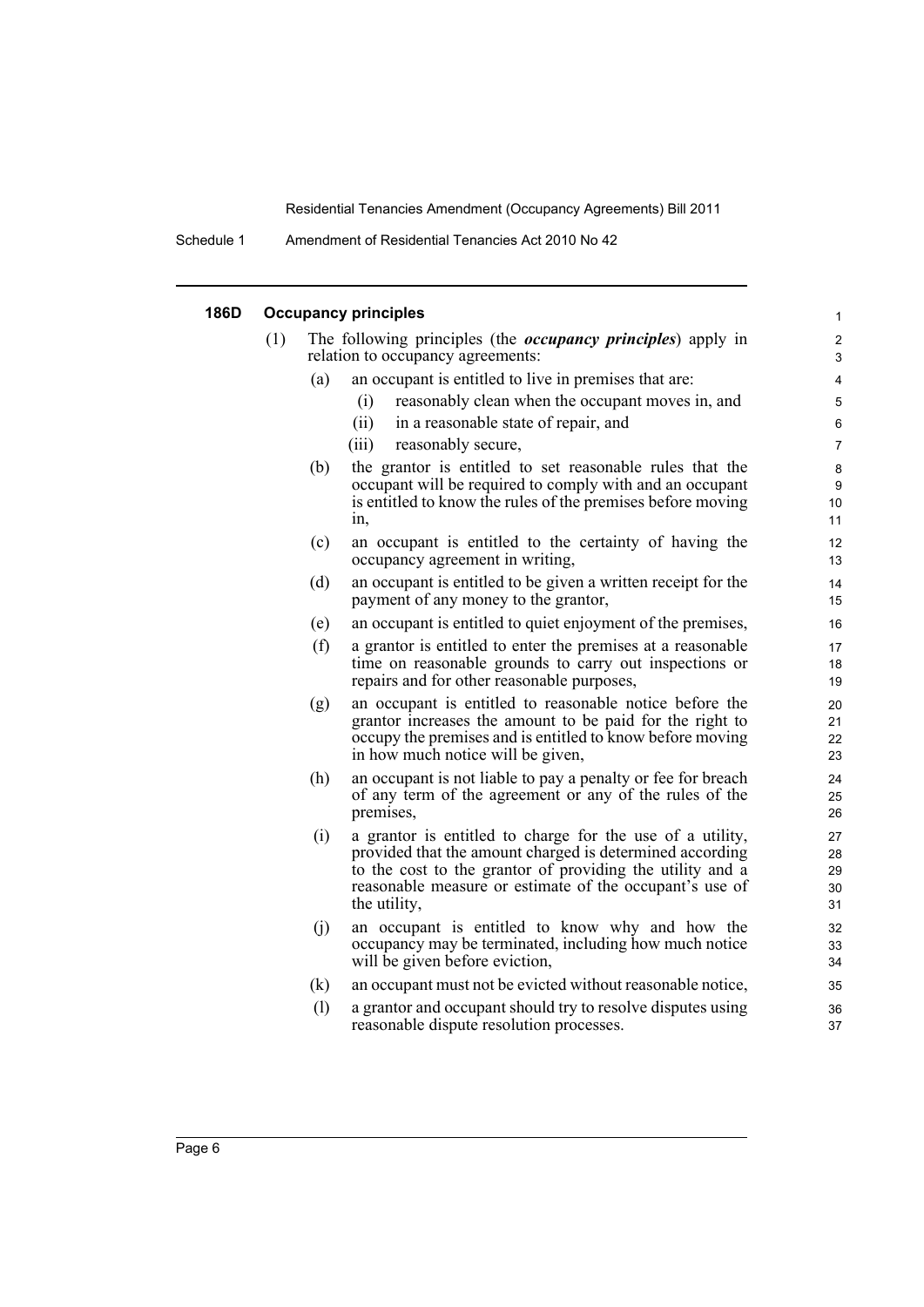Amendment of Residential Tenancies Act 2010 No 42 Schedule 1

|      | (2) | If an occupant occupies a moveable dwelling on land in a<br>residential park or holiday park and the moveable dwelling is not<br>provided by the grantor:<br>the occupancy principle in subsection $(1)$ (a) applies to the<br>(a)<br>site but does not apply to the moveable dwelling, and<br>despite the occupancy principle in subsection $(1)$ $(f)$ , the<br>(b)<br>grantor is entitled to enter the moveable dwelling only with<br>reasonable notice, at reasonable times, on reasonable<br>grounds and for reasonable purposes, and<br>the occupancy principle in subsection $(1)$ (g) applies to the<br>(c)<br>land and fixtures provided by the grantor, but not the |
|------|-----|-------------------------------------------------------------------------------------------------------------------------------------------------------------------------------------------------------------------------------------------------------------------------------------------------------------------------------------------------------------------------------------------------------------------------------------------------------------------------------------------------------------------------------------------------------------------------------------------------------------------------------------------------------------------------------|
|      |     | moveable dwelling.                                                                                                                                                                                                                                                                                                                                                                                                                                                                                                                                                                                                                                                            |
| 186E |     | <b>Regulations about occupancy agreements</b>                                                                                                                                                                                                                                                                                                                                                                                                                                                                                                                                                                                                                                 |
|      | (1) | The regulations may make provision in relation to occupancy<br>agreements, including, for example, standard occupancy terms.                                                                                                                                                                                                                                                                                                                                                                                                                                                                                                                                                  |
|      | (2) | The regulations may provide for more than one form of standard<br>occupancy agreement for use for different classes of residential<br>premises, occupancy agreements or parties.                                                                                                                                                                                                                                                                                                                                                                                                                                                                                              |
|      | (3) | A regulation that makes provision in relation to standard<br>occupancy terms must not be made unless the Minister has<br>certified that the regulation is consistent with the occupancy<br>principles.                                                                                                                                                                                                                                                                                                                                                                                                                                                                        |
| 186F |     | <b>Standard occupancy terms</b>                                                                                                                                                                                                                                                                                                                                                                                                                                                                                                                                                                                                                                               |
|      | (1) | An occupancy agreement:                                                                                                                                                                                                                                                                                                                                                                                                                                                                                                                                                                                                                                                       |
|      |     | must contain, and is taken to contain, terms to the effect of<br>(a)<br>the occupancy principles, and                                                                                                                                                                                                                                                                                                                                                                                                                                                                                                                                                                         |
|      |     | must contain, and is taken to contain, terms to the effect of<br>(b)<br>standard occupancy terms prescribed by the<br>the<br>regulations.                                                                                                                                                                                                                                                                                                                                                                                                                                                                                                                                     |
|      | (2) | Subsection (1) does not prevent an occupancy agreement from<br>containing any other term, provided the term is consistent with:                                                                                                                                                                                                                                                                                                                                                                                                                                                                                                                                               |
|      |     | (a)<br>the standard occupancy terms prescribed by the<br>regulations, and                                                                                                                                                                                                                                                                                                                                                                                                                                                                                                                                                                                                     |
|      |     | the occupancy principles.<br>(b)                                                                                                                                                                                                                                                                                                                                                                                                                                                                                                                                                                                                                                              |
| 186G |     | <b>Grantor must deposit bond</b>                                                                                                                                                                                                                                                                                                                                                                                                                                                                                                                                                                                                                                              |
|      | (1) | The grantor under an occupancy agreement must deposit the<br>of any<br>bond under the agreement with the<br>amount<br>Director-General.                                                                                                                                                                                                                                                                                                                                                                                                                                                                                                                                       |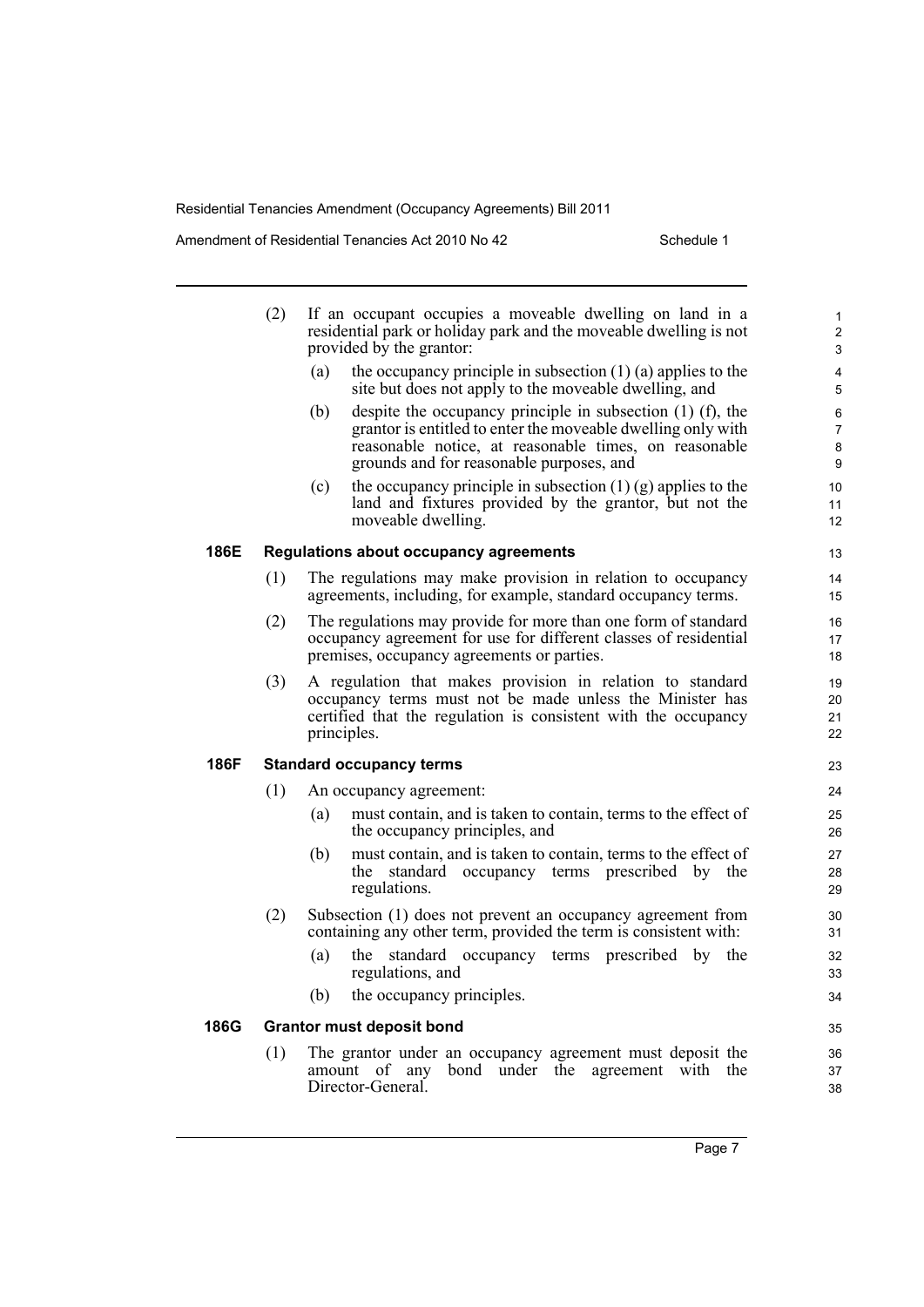|      | (2)                 |     | The amount of the bond must not be more than the equivalent of<br>2 weeks' rent.                                                                                          | $\mathbf 1$<br>$\overline{2}$ |
|------|---------------------|-----|---------------------------------------------------------------------------------------------------------------------------------------------------------------------------|-------------------------------|
|      | (3)                 |     | The deposit must be accompanied by a written notice that states:                                                                                                          | 3                             |
|      |                     | (a) | the names of, and addresses for service on, the occupant<br>and the grantor, and                                                                                          | $\overline{4}$<br>5           |
|      |                     | (b) | the amount of bond being deposited.                                                                                                                                       | 6                             |
|      | (4)                 |     | If the Director-General accepts the amount of the bond, the<br>Director-General must:                                                                                     | $\overline{7}$<br>8           |
|      |                     | (a) | give the grantor a receipt for the amount, and                                                                                                                            | 9                             |
|      |                     | (b) | give the occupant a copy of the notice under subsection<br>(3).                                                                                                           | 10<br>11                      |
|      | (5)                 |     | If the Director-General accepts the amount of the bond,<br>Divisions 1–3 of Part 8 (sections 158 and 159 excluded) apply in<br>relation to the occupancy agreement as if: | 12 <sup>2</sup><br>13<br>14   |
|      |                     | (a) | the amount had been received by the Director-General<br>under Part 8, and                                                                                                 | 15<br>16                      |
|      |                     | (b) | the occupancy agreement were a residential tenancy<br>agreement, and                                                                                                      | 17<br>18                      |
|      |                     | (c) | the occupant were the tenant under the agreement, and                                                                                                                     | 19                            |
|      |                     | (d) | the grantor were the landlord under the agreement, and                                                                                                                    | 20                            |
|      |                     | (e) | any other necessary changes, and any changes prescribed<br>by the regulations, were made.                                                                                 | 21<br>22                      |
|      | (6)                 |     | This section extends to an occupancy agreement made before the<br>commencement of this section.                                                                           | 23<br>24                      |
| [9]  |                     |     | Section 187 Orders that may be made by Tribunal                                                                                                                           | 25                            |
|      | section 187 $(1)$ . |     | Insert ", or a grantor or occupant," after "tenant" where firstly occurring in                                                                                            | 26<br>27                      |
| [10] |                     |     | Section 187 (1) (a), (b), (e), (f) and (g) and (2) (b)                                                                                                                    | 28                            |
|      | wherever occurring. |     | Insert "or occupancy agreement" after "residential tenancy agreement"                                                                                                     | 29<br>30                      |
| [11] | Section 187 (1) (h) |     |                                                                                                                                                                           | 31                            |
|      | Omit "or tenant".   |     |                                                                                                                                                                           | 32                            |
|      |                     |     | Insert instead ", grantor, grantor's agent, tenant or occupant".                                                                                                          | 33                            |
|      |                     |     |                                                                                                                                                                           |                               |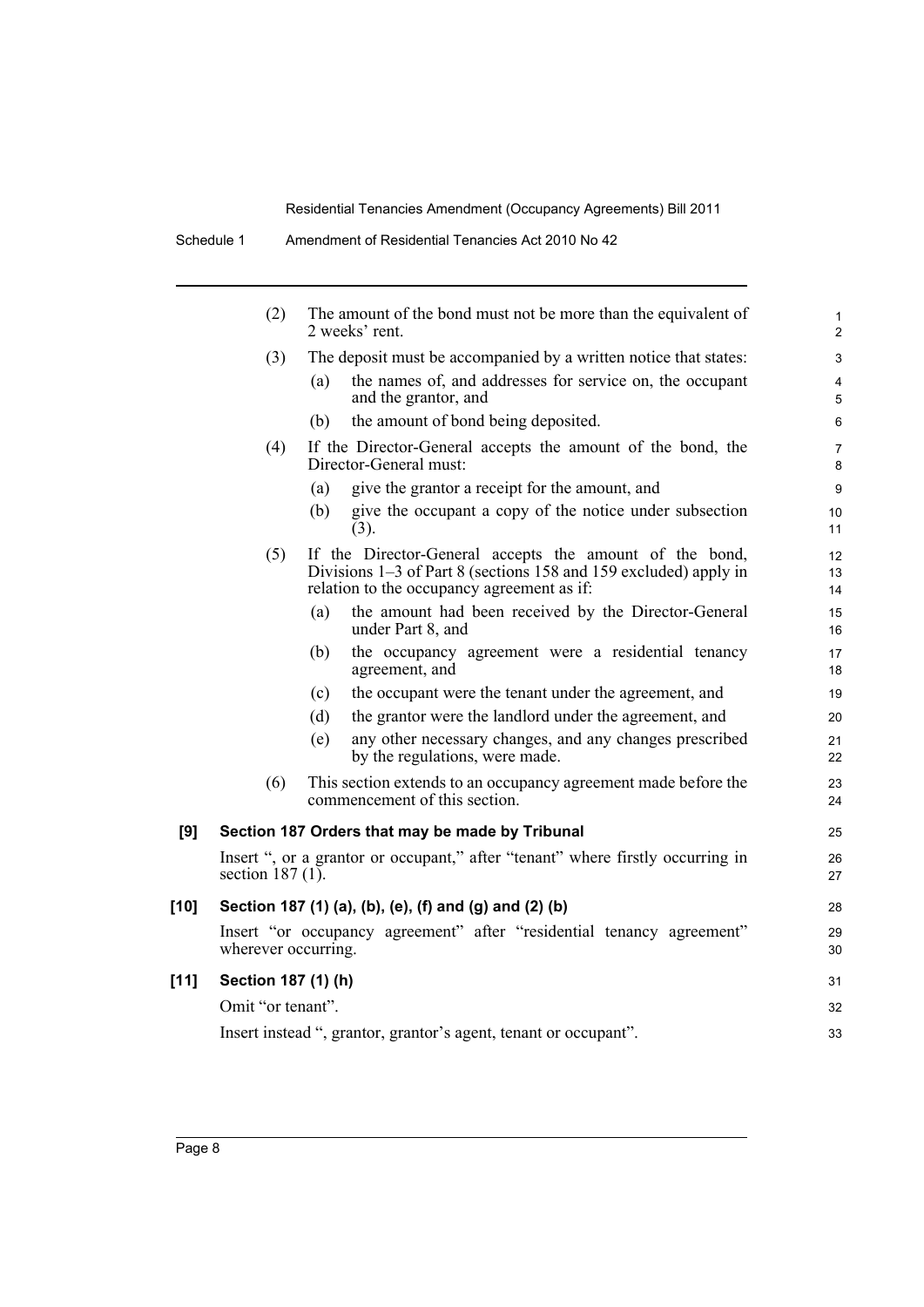| $[12]$ | Section 187 (1) (k)                 |                  |                                                                                                                                                                                                                                                                                       | 1                                                                                |
|--------|-------------------------------------|------------------|---------------------------------------------------------------------------------------------------------------------------------------------------------------------------------------------------------------------------------------------------------------------------------------|----------------------------------------------------------------------------------|
|        | Insert after section 187 $(1)(i)$ : |                  |                                                                                                                                                                                                                                                                                       | 2                                                                                |
|        |                                     | (k)              | an order directing a grantor or grantor's agent to give a<br>former occupant or person authorised by a former<br>occupant access to residential premises for the purpose of<br>recovering goods of the former occupant or fixtures that<br>the former occupant is entitled to remove. | $\mathsf 3$<br>$\overline{\mathbf{4}}$<br>$\mathbf 5$<br>$\,6$<br>$\overline{7}$ |
| $[13]$ | <b>Section 187 (5)</b>              |                  |                                                                                                                                                                                                                                                                                       | 8                                                                                |
|        |                                     |                  | Insert after section $187(4)$ , before the note:                                                                                                                                                                                                                                      | 9                                                                                |
|        | (5)                                 | In this section: |                                                                                                                                                                                                                                                                                       | 10                                                                               |
|        |                                     |                  | <i>occupant</i> has the same meaning as in Part 8A.                                                                                                                                                                                                                                   | 11                                                                               |
| $[14]$ |                                     |                  | Section 189 Application of provisions relating to Tribunal                                                                                                                                                                                                                            | 12                                                                               |
|        |                                     |                  | Insert ", or a grantor or occupant," after "or tenant" in section 189 (1).                                                                                                                                                                                                            | 13                                                                               |
| $[15]$ | <b>Section 189 (1)</b>              |                  |                                                                                                                                                                                                                                                                                       | 14                                                                               |
|        |                                     |                  | Insert ", or a former grantor or former occupant" after "former tenant".                                                                                                                                                                                                              | 15                                                                               |
| $[16]$ | <b>Section 189 (3)</b>              |                  |                                                                                                                                                                                                                                                                                       | 16                                                                               |
|        | Insert after section $189(2)$ :     |                  |                                                                                                                                                                                                                                                                                       | 17                                                                               |
|        | (3)                                 | In this section: |                                                                                                                                                                                                                                                                                       | 18                                                                               |
|        |                                     |                  | <i>occupant</i> has the same meaning as in Part 8A.                                                                                                                                                                                                                                   | 19                                                                               |
| $[17]$ | <b>Section 189A</b>                 |                  |                                                                                                                                                                                                                                                                                       | 20                                                                               |
|        | Insert after section 189:           |                  |                                                                                                                                                                                                                                                                                       | 21                                                                               |
|        | 189A                                |                  | Tribunal must give effect to occupancy principles                                                                                                                                                                                                                                     | 22                                                                               |
|        |                                     | principles.      | In considering a matter, or making a decision, under this Act in<br>relation to a dispute between the parties to an occupancy<br>agreement or a dispute that is about, or relates to, an occupancy<br>agreement, the Tribunal is to give effect to the occupancy                      | 23<br>24<br>25<br>26<br>27                                                       |
| $[18]$ | Part 9, Division 2, heading         |                  |                                                                                                                                                                                                                                                                                       | 28                                                                               |
|        |                                     |                  | Insert "or occupancy agreements" after "agreements".                                                                                                                                                                                                                                  | 29                                                                               |
|        |                                     |                  |                                                                                                                                                                                                                                                                                       |                                                                                  |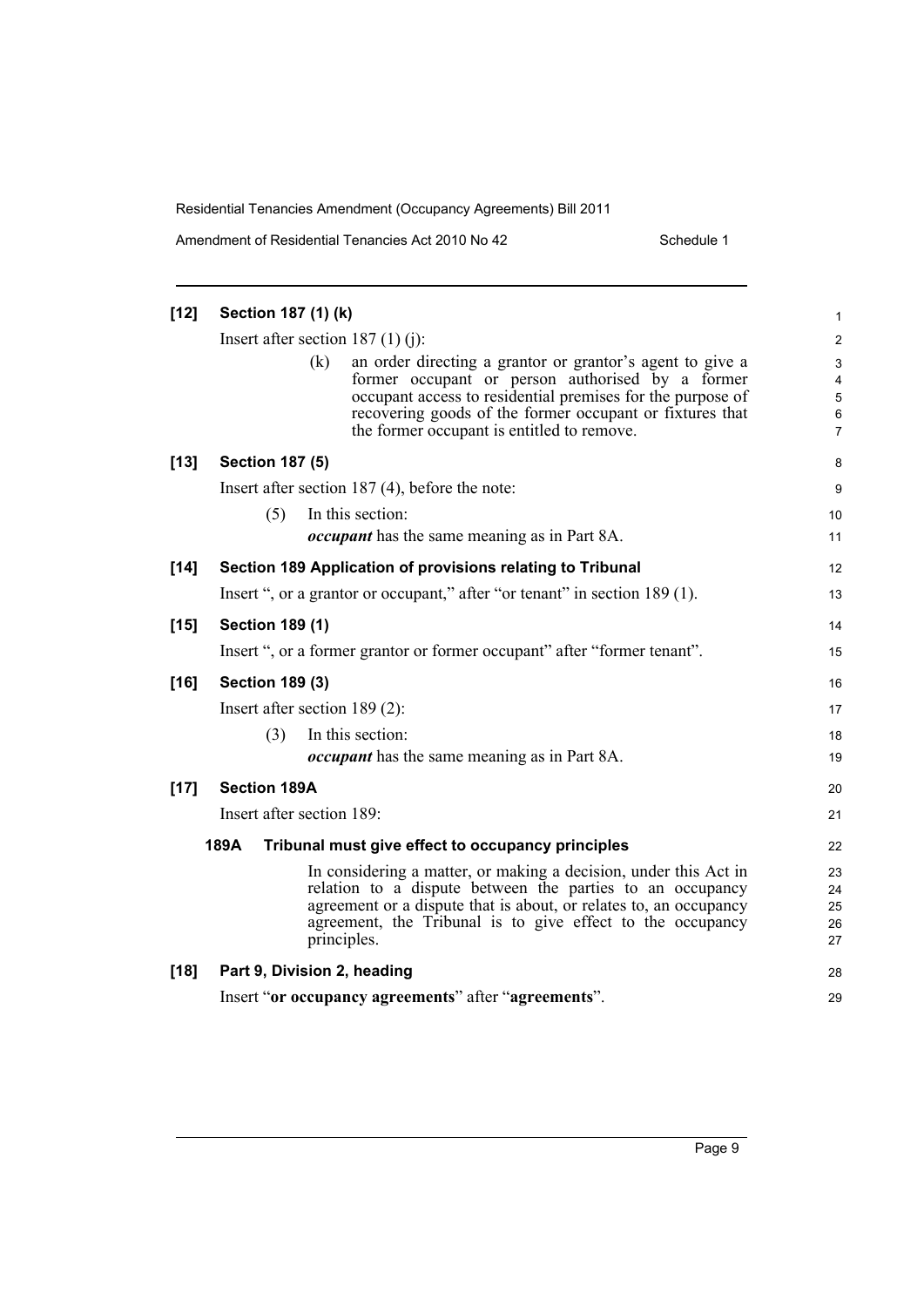Schedule 1 Amendment of Residential Tenancies Act 2010 No 42

| [19] |      | <b>Section 190A</b> |                                                                                                                                                          | $\mathbf{1}$                   |
|------|------|---------------------|----------------------------------------------------------------------------------------------------------------------------------------------------------|--------------------------------|
|      |      |                     | Insert after section 190:                                                                                                                                | $\overline{2}$                 |
|      | 190A |                     | Applications relating to breaches of occupancy agreements or<br>occupancy principles                                                                     | 3<br>4                         |
|      |      | (1)                 | A grantor or an occupant may apply to the Tribunal for an order<br>in relation to:                                                                       | $\mathbf 5$<br>6               |
|      |      |                     | a breach of an occupancy agreement (including a breach of<br>(a)<br>any term of the agreement that gives effect to an<br>occupancy principle), or        | $\overline{7}$<br>$\bf 8$<br>9 |
|      |      |                     | any other breach of an occupancy principle.<br>(b)                                                                                                       | 10                             |
|      |      | (2)                 | Such an application must be made:                                                                                                                        | 11                             |
|      |      |                     | in relation to a breach that occurred before<br>(a)<br>the<br>commencement of this section, within 28 days after the<br>commencement of this section, or | 12<br>13<br>14                 |
|      |      |                     | in relation to a breach that occurs on or after the<br>(b)<br>commencement of this section:                                                              | 15<br>16                       |
|      |      |                     | within the period prescribed by the regulations after<br>(i)<br>the grantor or occupant becomes aware of the<br>breach, or                               | 17<br>18<br>19                 |
|      |      |                     | within such other period as may be prescribed by the<br>(i)<br>regulations.                                                                              | 20<br>21                       |
|      |      | (3)                 | An application may be made:                                                                                                                              | 22                             |
|      |      |                     | during or after the end of an occupancy agreement, and<br>(a)                                                                                            | 23                             |
|      |      |                     | whether or not a termination notice has been given or a<br>(b)<br>termination order has been made.                                                       | 24<br>25                       |
|      |      | (4)                 | A grantor's agent may make an application on behalf of a grantor.                                                                                        | 26                             |
|      |      | (5)                 | In this section:                                                                                                                                         | 27                             |
|      |      |                     | <i>occupant</i> has the same meaning as in Part 8A.                                                                                                      | 28                             |